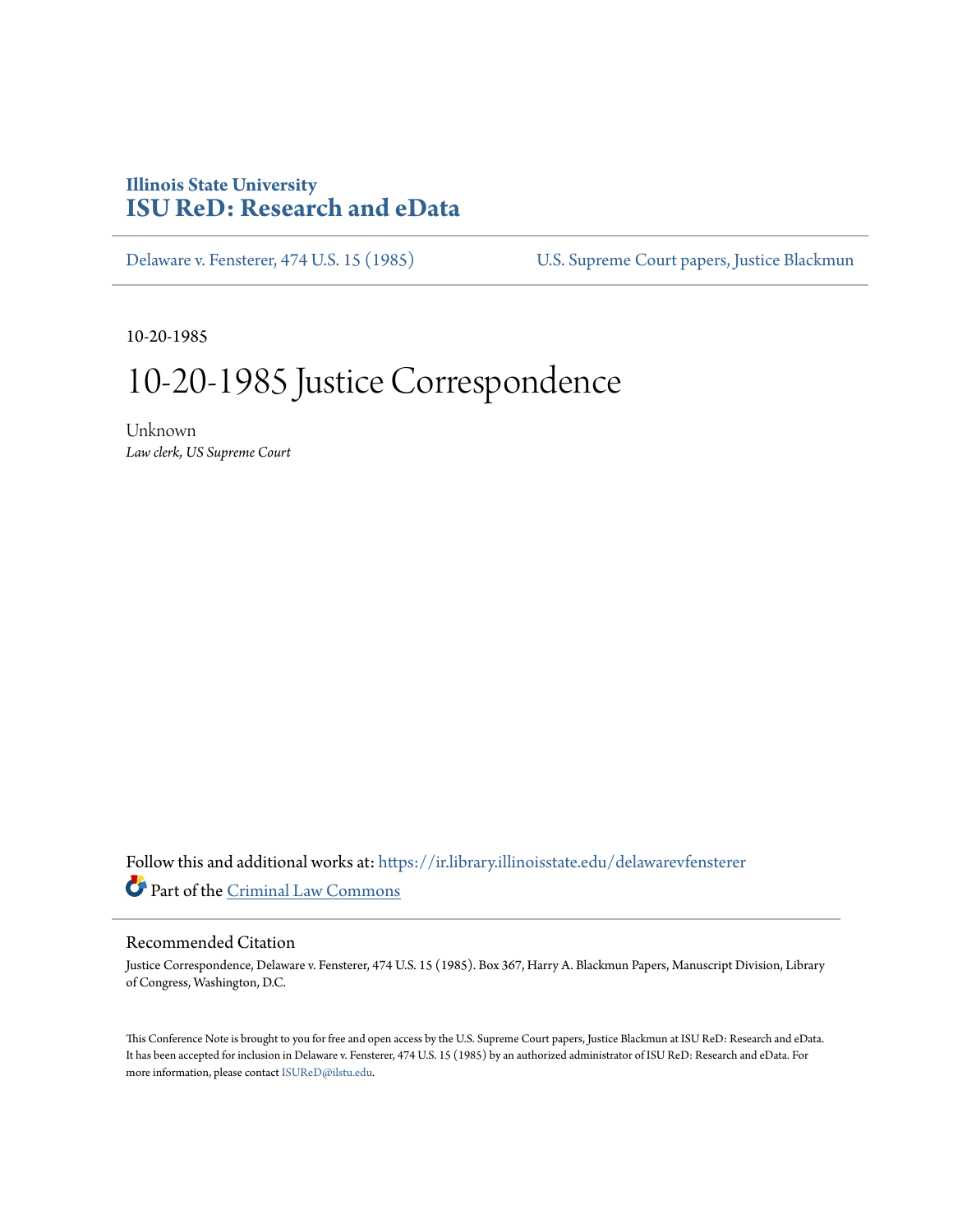October 20, 1985

Mr. Justice:

Re: Delaware v. Fensterer, No. 85-214 (proposed per curiam written by SOC)

As the Court has granted cert on two Confrontation Clause cases, I think this case should be held. New Mexico v. Earnest, No. 85-162 (Oct. 18 Conference), which raises the question whether the Clause precluded admitting a hearsay confession of a codefendant without first considering the statement's reliability, will discuss issues of reliability and will reinterpret Ohio v. Roberts, 448 u.s. 56 (1980) in ways that are certain to be relevant to this case. Oelaware v. Van Arsdall, No. 84-1279, raises the question of whether barring the defendant from crossexamining a witness about a possible deal with the prosecutors in exchange for his testimony was per se reversible error. This case does not present the harmless error issue, and the trial court here took no action to restrict cross-examination. However, Van Arsdall will probably discuss the adequacy of crossexamination which would be relevant here.

On the merits, I agree with the per curiam that the trial judge did not restrict the scope of cross examination and that the reliability of the trial was saved by the jury's viewing the expert's forgetfulness. The reliability of the trial is also protected by Del. Rule Evid. 705, which states that expert opinion testimony is not admissible unless the expert discloses the basis for his opinion. However, since as Justice Stevens' memo